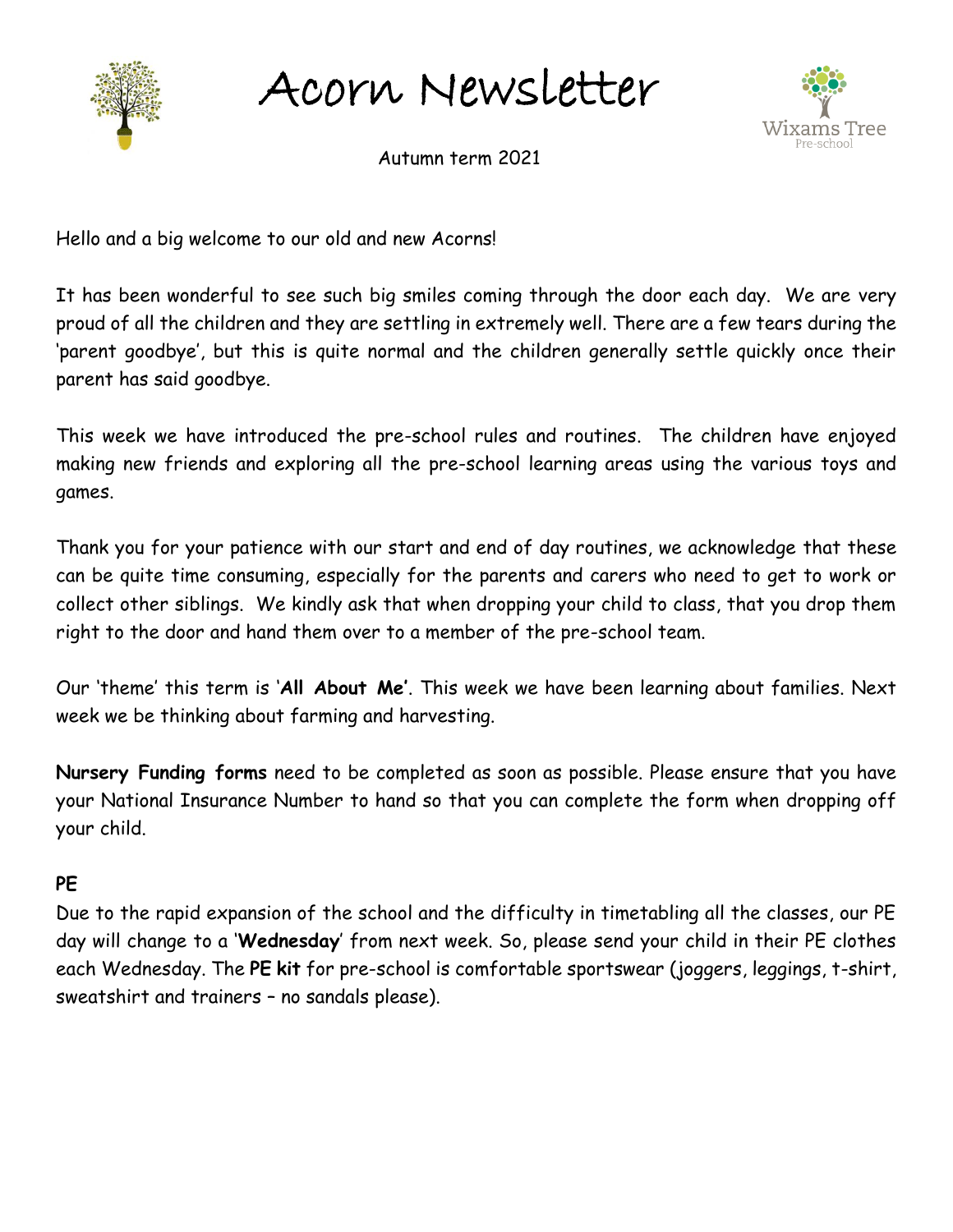## **A Few Extra Reminders…**

Г

- If your child is going home with a different adult to the usual person or people who collect them from school, please inform the key workers. This can be done either verbally or note via the class teacher, or an email or telephone message via the school office.
- Snacks The school healthy fruit and vegetable snack scheme is already in operation. We offer one type of snack each day, this might be crackers and cheese, rice cakes, cereal or a piece of fruit. If your child is particular about food, or you would prefer your child to bring in an additional snack from home, please ensure it is in a container clearly labelled with your child's name. The home snack needs to be either fruit or vegetables, crackers, cheese or a yoghurt pouch – no cake, croissants or treats! All the children will be offered milk (if permitted) or water to drink. Please do not send any separate water bottles into school.
- Tempting as it is, please do not allow your children to play with or use the equipment in our EYFS outside area when dropping off and picking up.
- Handwashing is really important to promote good health, especially in this current climate. Here is a great link to a video and song to share with your child at home to learn the effective way to wash hands:<https://www.youtube.com/watch?v=S9VjeIWLnEg>
- When waiting to collect your child from the afternoon session, we kindly ask you to wait outside the green gate until we open the pre-school door. It can be very distracting for the children to have parents waiting outside the window.
- The turnaround between the morning and afternoon pre-school sessions is very tight and the staff have a very short lunch break. We ask kindly, particularly the morning parents, to collect their child promptly from pre-school, otherwise the staff do not have a sufficient break between sessions. Many thanks.

| Autumn Term Key Worker Meetings - dates and details to be confirmed. |                                                  |
|----------------------------------------------------------------------|--------------------------------------------------|
| Monday 25 <sup>th</sup> - Friday 29 <sup>th</sup><br>October 2021    | October - HALF TERM                              |
| Monday 1st November 2021                                             | <b>INSET</b> (preschool closed for children)     |
| Tuesday 2 <sup>nd</sup> November 2021                                | Children return to preschool                     |
| Friday 17 <sup>th</sup> December 2021                                | Last day of term                                 |
| Tuesday 4 <sup>th</sup> January 2022                                 | Children return to preschool for the spring term |

## **Key Dates**